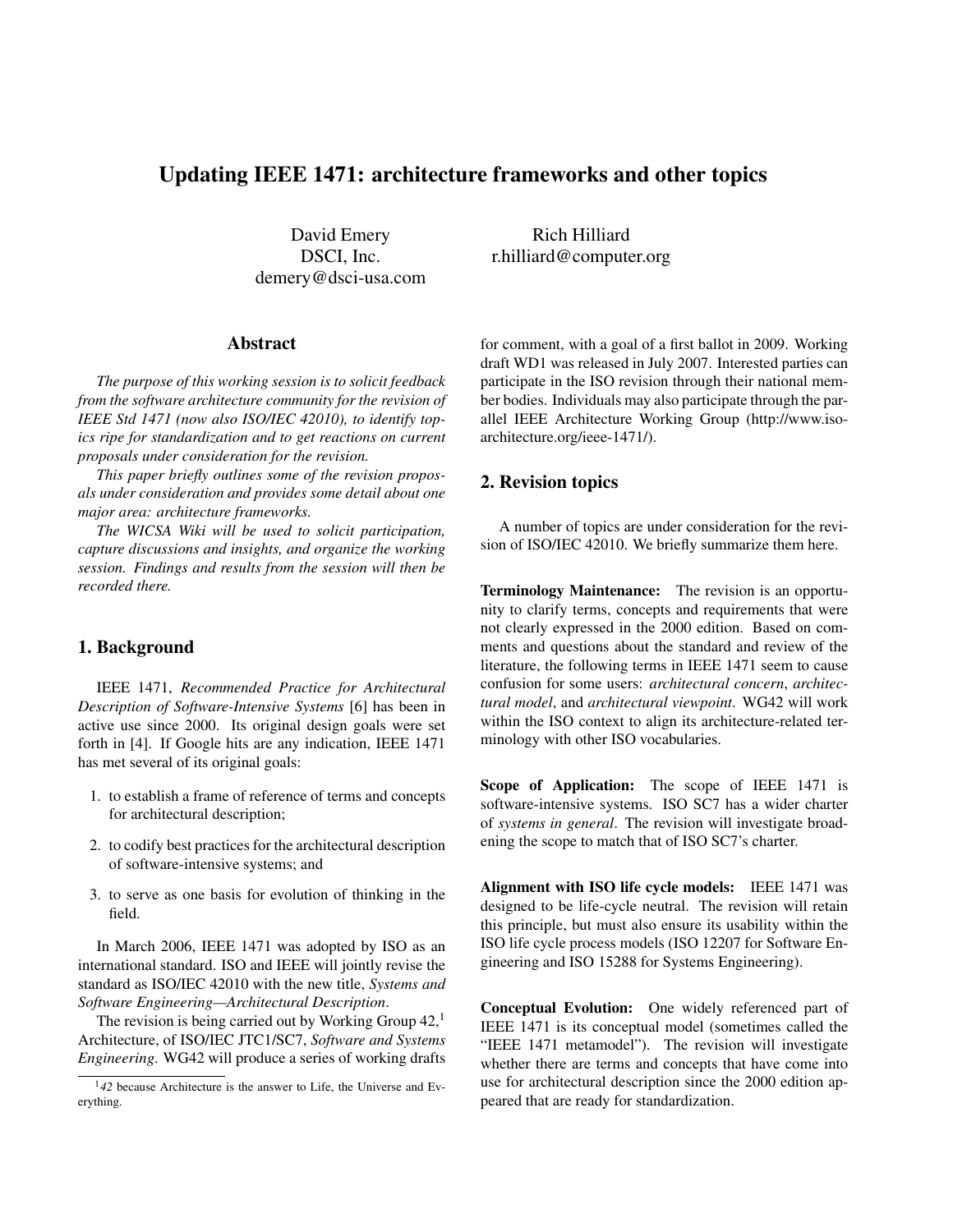Two areas that are under consideration in this regard (and have been the subject of recent workshops) are:

- the role of aspects in architectural descriptions [3]
- architectural decision capture and rationale [1]

Architecture Evaluation: Since the release of IEEE 1471, users have asked, how does this relate to the evaluation of architectures? While there is a large body of work on architecture evaluation (e.g., ATAM, SARA), there is little work on review of the artifacts that convey those architectures. Work on this topic could lead to an annex on review of architectural descriptions in the revised standard, or perhaps new work items for WG42 pertaining to architecture evaluation and review.

## 3. One more thing... Architecture Frameworks

"Architecture framework" is a very widely used term (249,000 Google hits). Many software and systems architects are expected to work within an architecture framework adopted by their organization or required by their clients (or sometimes both). For example, there are:

- 1. enterprise architecture frameworks such as Zachman's information architecture framework, the US DoDAF and UK MoDAF, The Open Group's Architecture Framework;
- 2. architectural practices embodied in other standards such as the *Reference Model for Open Distributed Processing* (RM-ODP) [ISO 10746], and the *Generalized Reference Architecture and Methodology* (GERAM) [ISO 15704 and ISO 19439]; and
- 3. architecting methods not explicitly called frameworks, such as: Kruchten's 4+1 view model [7], Rozanski and Woods' software systems architectural approach [8] and the "Siemens approach" [5].

Although the idea of an architecture framework was implicit within the 2000 edition, the notion was not defined in the standard. For the revision, WG42 is considering whether there is an adequate basis to standardize such a definition. The motivation for this is to provide a means to define (existing and future) architecture frameworks in a uniform manner. A uniform basis for architecture frameworks would permit sharing of information and interoperability between frameworks and thereby improve understanding and inter-working across different architecture communities.

Working draft WD1 makes an initial proposal for architecture frameworks. The highlights of that proposal are presented in the remainder of this section. The proposed definition is:

An *architecture framework* establishes a common practice for creating, organizing, interpreting and analyzing architectural descriptions used within a particular domain of application or stakeholder community.

Adding a definition of architecture framework creates opportunities for new conformance points within ISO 42010. In IEEE 1471, an architectural description (AD) could conform to the standard. Now it is possible to define:

- conformance of an architecture framework to the standard;
- conformance of an AD to an architecture framework:

Figure 1 shows how this concept would fit into the "metamodel".

## 3.1. Conformance *of* a framework

An architecture framework definition shall include:

- the identification of one or more architectural concerns;
- the identification of one or more generic stakeholders holding those architectural concerns;
- the definition of one or more architectural viewpoints which frame those architectural concerns; and
- the definition of zero or more viewpoint correspondence rules over those viewpoints (see below).

In a predefined viewpoint, a *generic stakeholder* is identified to establish concerns that the viewpoint frames. Generic stakeholders will be instantiated as specific stakeholders within an actual architectural description using the framework. The definition of each viewpoint in a framework must follow the existing ISO 42010 requirements on viewpoints.

Metamodel Conformance: One might go further, and exploit the IEEE 1471 metamodel as a basis for conceptual conformance, as follows:

When the definition of an architecture framework includes a metamodel, that metamodel shall reflect the Core Model (familiar class diagram of the metamodel from IEEE 1471).

A metamodel  $M_1$  *reflects* a metamodel  $M_0$  if and only if: all classes in  $M_0$  occur in  $M_1$ , and all the class associations in  $M_0$  occur in  $M_1$ , with the same roles and multiplicities.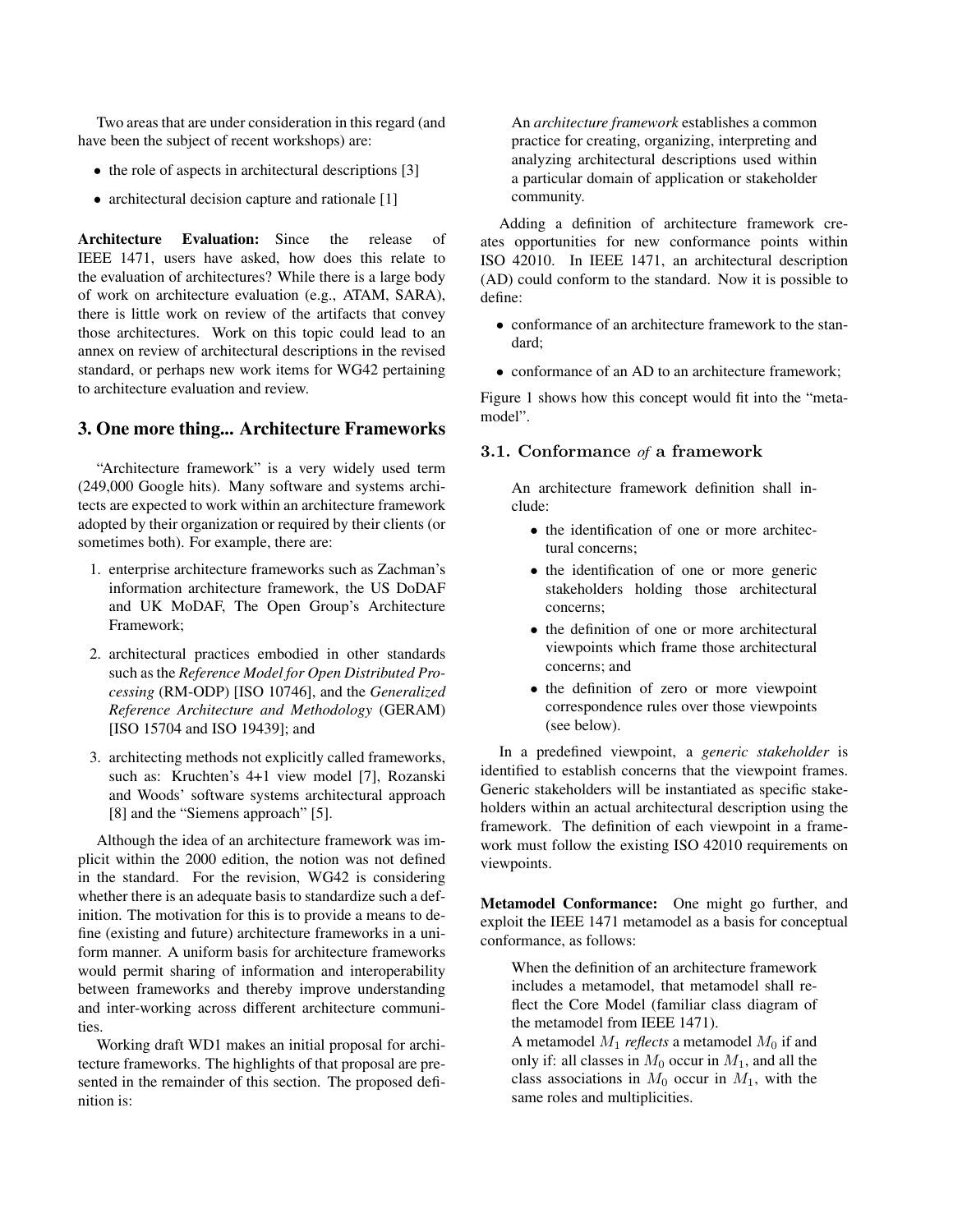

**Figure 1. Adding Architecture Framework to the metamodel**

## 3.2. Conformance *to* a framework

An architectural description, AD, conforms to an architecture framework, AF, if and only if:

- AD conforms to the requirements in ISO 42010 for any architectural description;
- $\bullet$  the architectural concerns identified in  $AD$ include those defined by  $AF$ ;
- $\bullet$  each of the generic stakeholders of  $AF$ has been instantiated among the identified stakeholders in AD;
- there is a conforming architectural view in AD for each predefined viewpoint in AF; and
- $\bullet$  there is a view correspondence in  $AD$  for each viewpoint correspondence rule defined by the framework AF.

#### 3.3. Relations between views

A consequence of using multiple views for architectural description is the need to express and maintain consistency among those views. In the 2000 edition, the only requirement on consistency is that an AD must record any known inconsistencies among its views. At that time, there was no well-established practice to be codified for expressing or enforcing consistency. WD1 proposes a mechanism of *view* *correspondence* to record a relation between two architectural views. A view correspondence may be an instance of a *viewpoint correspondence rule*.

As an example, consider two viewpoints on a system, a Logical Viewpoint, defining software functionality, and a Deployment Viewpoint, defining the physical configuration of processors, networks and other computing elements in an operational environment on which that software will execute. A useful viewpoint correspondence rule might be:

*Every software element identified in the Logical View must be allocated to at least one computational element in the Deployment View.*

This rule could be applied to an individual AD or as a general rule on any AD using those two viewpoints. Within an AD, this rule could be realized by a table listing the software elements and their computational hosts, or by a diagram showing each computational element and the software running on those elements.

Consistency is one application for view correspondences; another is view composition. Boucké and Holvoet suggest several kinds of relations for view composition which could be handled with view correspondences [2].

#### 3.4. Managing frameworks

With the addition of the concept of architecture framework, we can consider how architecture frameworks are used in practice. Organizations often mandate the use of a